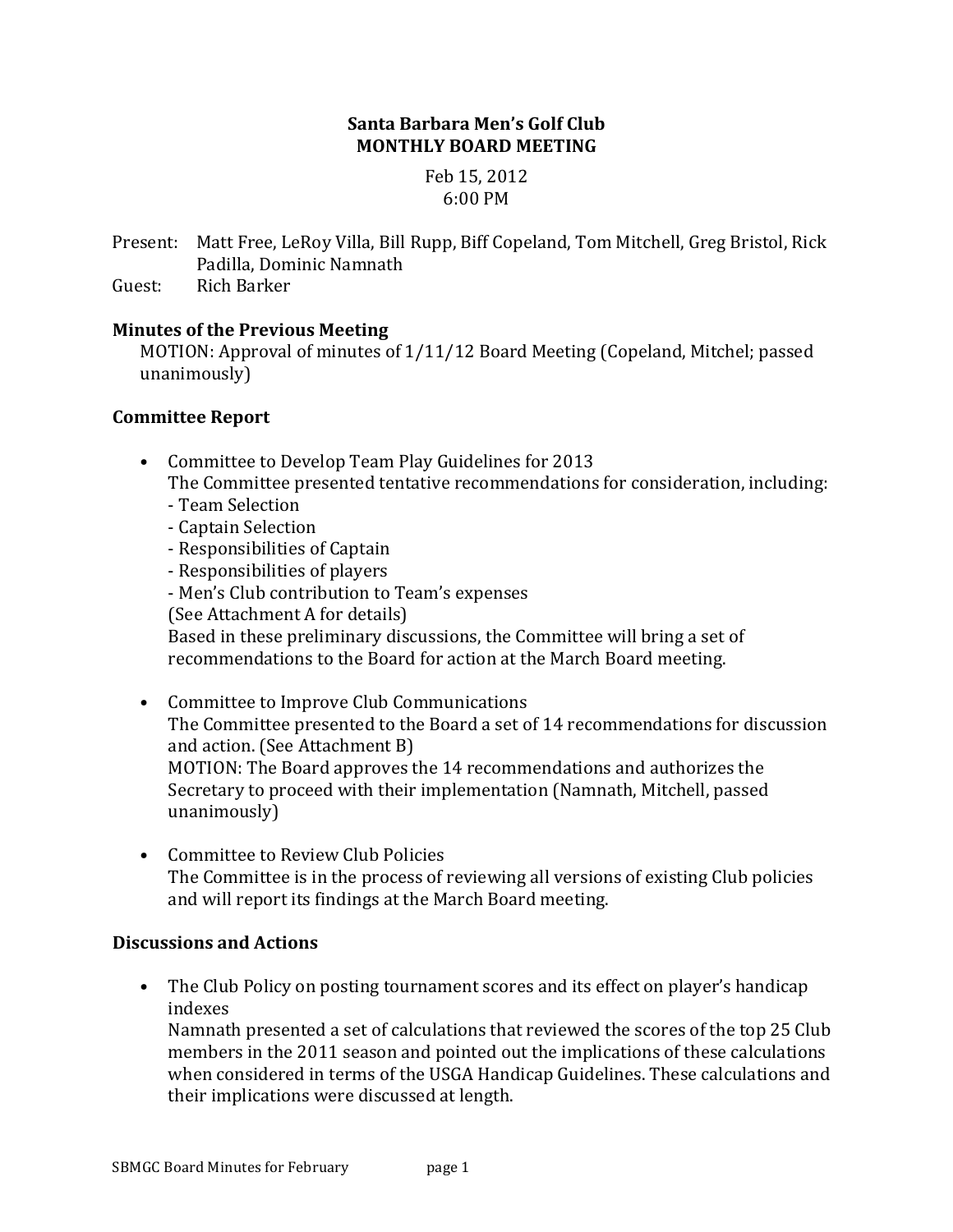Based on this discussion, the Policy Review Committee will include in its presentation at the March Board meeting a set of recommendations concerning the posting of scores and possible adjustments to player's indexes based on posted tournament scores.

• Annual Member/Guest tournament Planning is moving ahead of this tournament scheduled for March 24.

#### **Standard Reports**

 $\bullet$  Secretary – Biff Copeland

Our E-mail marketing campaign, which intends to improve communication in the Club, is proceeding. We are slowly increasing the percentage of members who open e-mail sent by the Club. Note that, at the start of this campaign in October, we had a dismal 57% opening rate. Our most recent mailing achieved a 73% opening rate. This is good progress, but our goal is to have 100% of the members recognize the value of the information carried in our e-mails, at least enough to open them.

- Treasurer's Report Tom Mitchell All bills are current. Bank balance is \$19,791.85. Budget is tight due to lower membership numbers. However, it is still very doable.
- $\bullet$  Handicap Bill Rupp

The 2012 Script List (former Money List) will be slightly different from last year because the VP for Handicap has included players who played in the January tournaments but did not win any money. For 2012, he wants to be able to calculate an average tournament winnings for each player. Note, for January's Monday tournament, 3 players had scores under net par (of 23 competitors), and for the Sunday tournament, 4 players had scores under net par (of 40 competitors). (See Attachment C - Section 1)

Attachment  $C$  – Section 2 presents the breakdown of skins winners by handicap for the Monday and Sunday tournaments for 2011 (as discussed at January's meeting). Note, skins were done more frequently for the Monday tournaments than the Sunday tournaments.

Attachment  $C$  – Section 3 presents the updated Knuth points list. Currently, for the Monday tournaments, 3 players have their handicap reduced - D. Mead, L. Villa and G. Bristol.

We currently have 284 members.

In 2011, 127 members played in club tournaments - 113 won money while 14 members did not win money. Of the 14 non-winners, 11 of them played in only one tournament, 2 members played in two tournaments and one member played in 4 tournaments. Note: these numbers (for the non-money winners) do not include the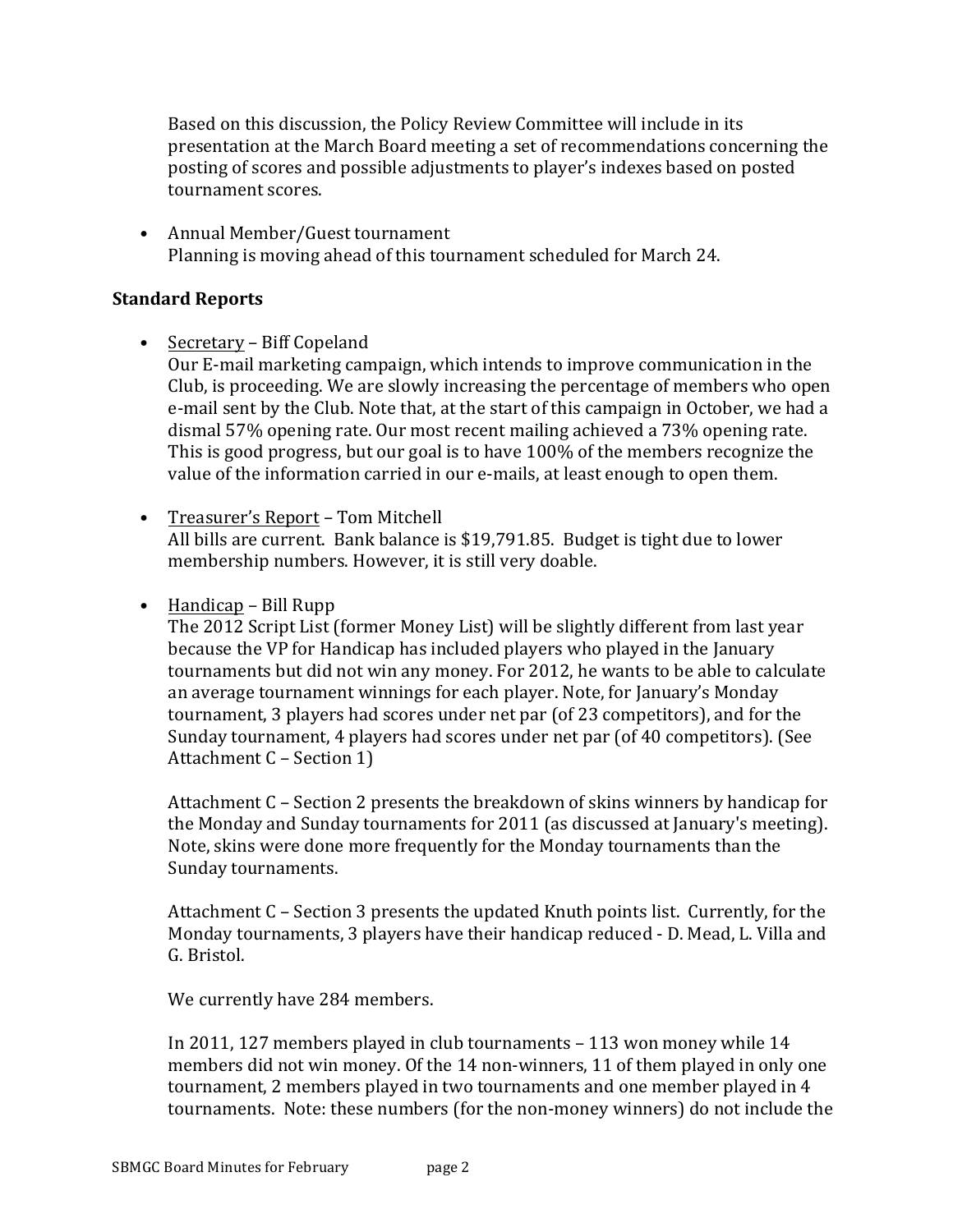shamble tournament or the shark shootout tournament since players do not post for those tournaments.

- Golf Shop Rich Barker no report
- Golf Advisory Council Dominic Namnath Will receive after next GAC meeting.
- Tournaments LeRoy Villa We will add three additional tournaments to this year's schedule, all to be played on Saturdays. This experiment is intended to test whether Saturday tournaments will be attractive to a significant segment of the membership. The dates for these tournaments will be:
	- Saturday, April 7 at 2:30 PM for a 9 hole event.
	- Saturday, June 2 at 10:00 AM (ESPN Challenge Qualifier)
	- Saturday, July 7 at 10:00 AM
- Team Play –

The final match is set for Saturday, February 18 at Glen Anne Golf Course The Team's current standing in our group is  $2 - 3$ La Purisima (currently 4-1) will win our group and advance to the playoffs with  $27$ other teams in southern California.

Meeting Adjourned: 8:23 pm

Next meeting scheduled for Tuesday, March 13 at 6:00 at Mulligans

Respectfully submitted

Biff Copeland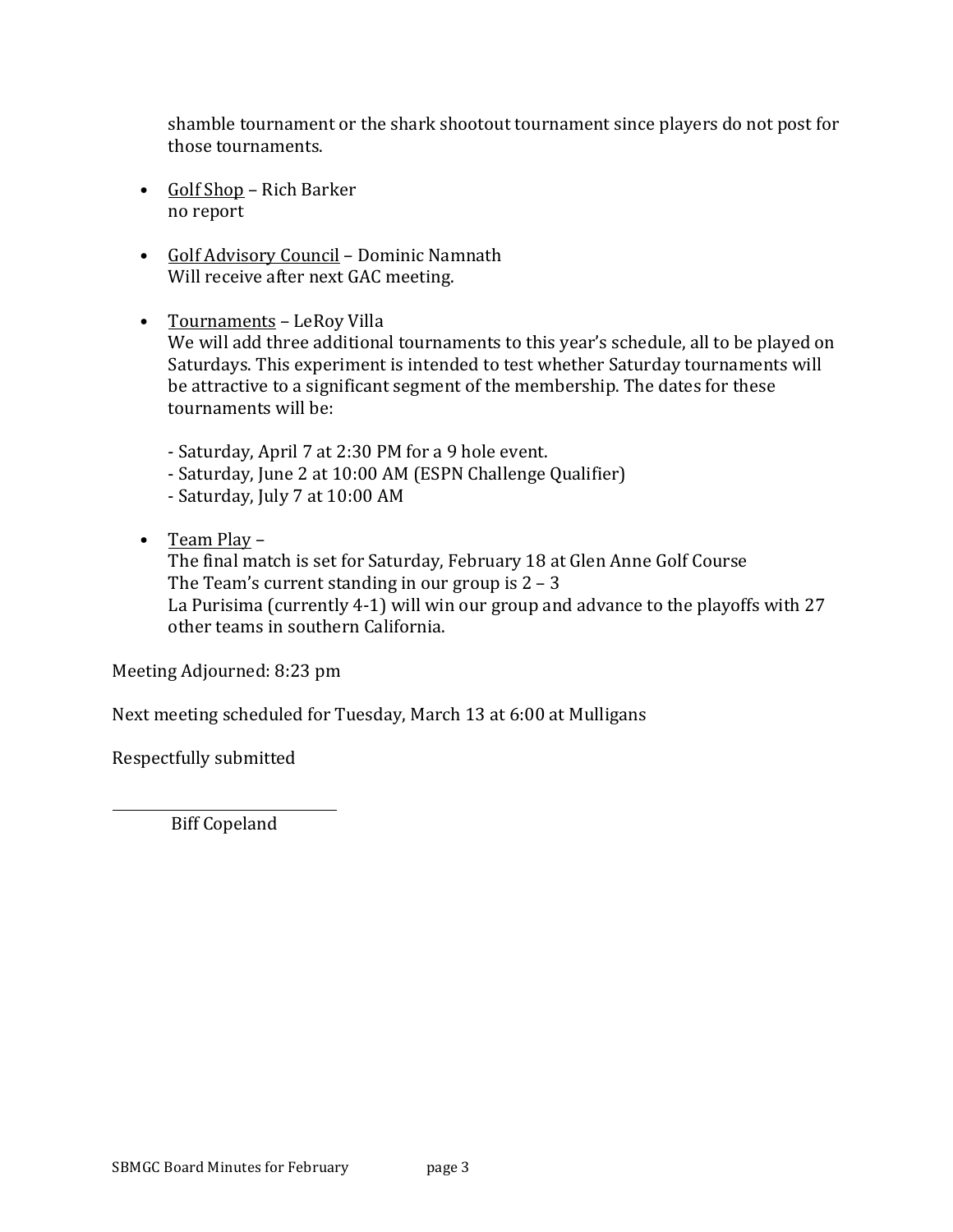# **Attachment A**

## **Proposed 2013 S.C.G.A. Team Play Guidelines**

**Purpose**: To give the members of our club the opportunity to represent our club in match play competition against other clubs in the most widely participated event conducted by the S.C.G.A.

**Team Selection**: Selection of the members of the team will be the responsibility of the team captain and assistant captain. All members of the SBMGC with a qualifying "index" will be eligible to tryout. The team selection will be based on performance during practice matches, prior team experience and overall participation in club events as determined by the team captains. The selection criteria will be subject to Board approval.

**Selection of Team Captain**: The team captains will be selected at the conclusion of the current year's completion based on a vote on the current team members. Team captain qualifications required having experience as member of a previous SCGA Team.

#### **Captain's Responsibilities**:

- Attend men's club board meetings as requested to keep the board apprised.
	- o May or June to outline plans for the next year.
	- o Monthly reports Oct to end of play on status, issues, and performance
- Submit practice round schedule earlier in the year.
- Interface with the men's club secretary so team play activities can be included in the newsletter.

**Men's Club Contribution**: The club's contribution will be established with each year's budget. (Approximately \$2,500.00)

## **Player's Responsibility to the Team and Club:**

- Players should play in enough men's club tournaments to qualify to play in the men's club championship.
- Players should also compete in the President's Cup.
- Players who join our men's club too late to fulfill the above requirements will be exempt during their first team play season.
- Players are required to contribute funds to help pay for their opponent's green fees as well as pay for their opponent's lunch on the day of the home matches
- Players must be available to play a practice round prior to away matches.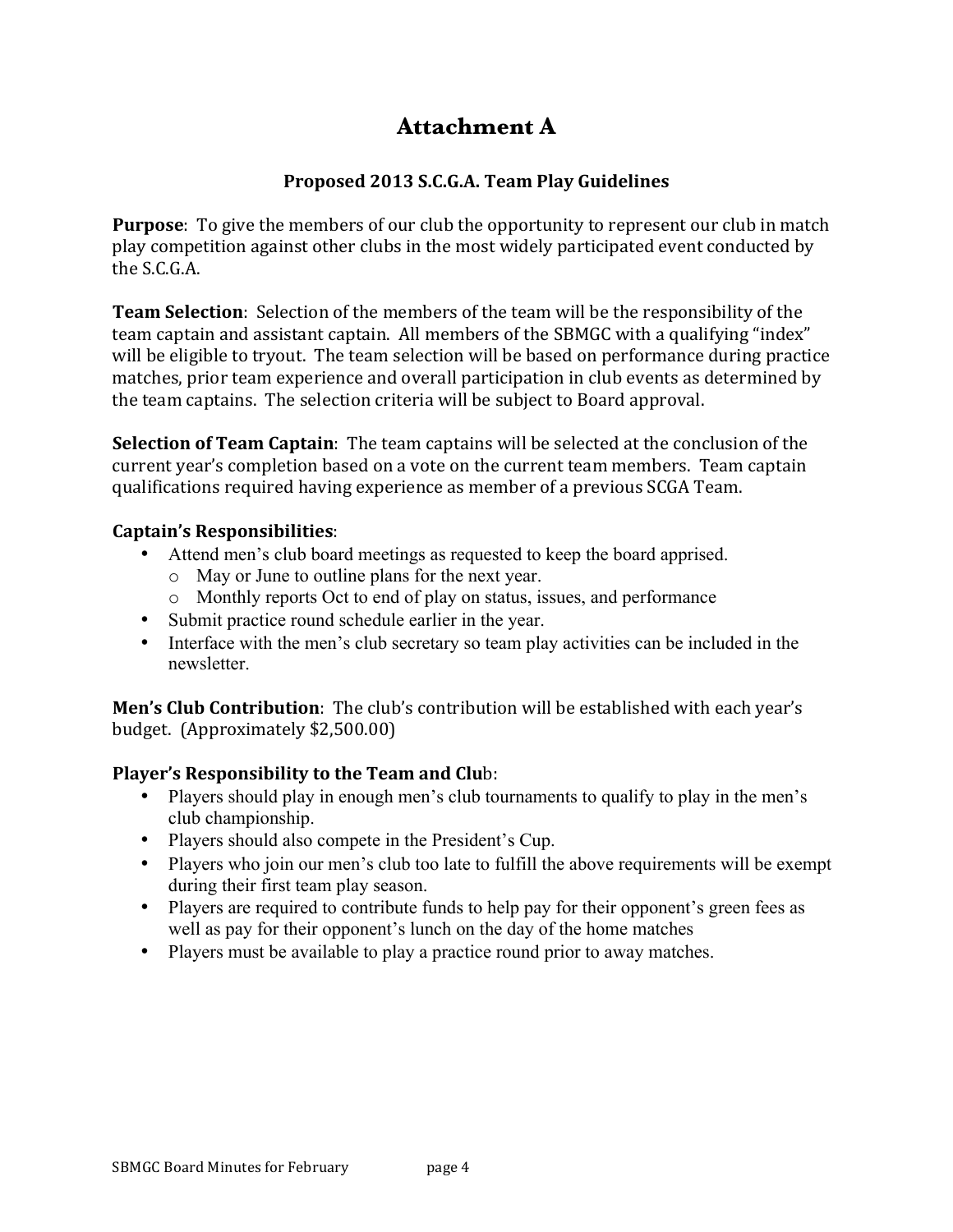# **Attachment B**

# **Report from the Committee on Improving Communication Within the Club Feb. 15, 2012**

The Committee was charged by the Board with bring to the Board a recommendation as to what the best vehicle is for maintaining the Club's presence on the WWWeb.

When considering this task, the Committee determined that the Club's web presence was only one of three associated issues that make up the larger topic of improving communications within the Club. Thus, while addressing its initial charge, the committee also would like to submit to the Board an additional set of recommendations that address these three issues.

**Issue #1** – What is the best vehicle for maintaining the Club's presence on the WWWeb?

#### **Observations:**

- The two vehicles that the Club currently uses, the Website and the Newsletter, now duplicate many functions.
- The current website is old in style and limited in utility.
- The tools that support the current Newsletter (iWeb and MobileMe) will be phased out of use by Apple Computer Inc. this coming summer
- The Club should take advantage of a number of new capabilities which can improve the functioning of our web presence, including:
	- Directly updatable content, including tournament results and team play results
	- Online registration for tournament tee times
	- Systematically archived information about topics such as monthly Board minutes and member participation in events so that they can be easily searched and desired information be retrieved.

#### **Recommendations:**

- 1. Both the current Website and the current Newsletter be abandoned and the services of the Website's "webmaster" be discontinued. (Savings to the Club  $= $300$ . for website maintenance and \$45. for web hosting per year.)
- 2. The Club purchase a yearly subscription on Groupspaces.com on which to post the Club's WebSpace  $(Cost = $148.80$  per year)
- 3. The Club Secretary be charged with developing a workable WebSpace using Groupspaces.com so that the capabilities listed above are utilized
- 4. The Club's WebSpace on Groupspaces.com have the URL www.sbmgc.com. NOTE: The Club already owns this domain name. Therefore, there will be no additional cost for this.
- **Issue #2** How can we best mount an e-mail marketing campaign aimed at 1) increasing the Club's membership, and 2) increasing participation of the members in the Club's events and activities?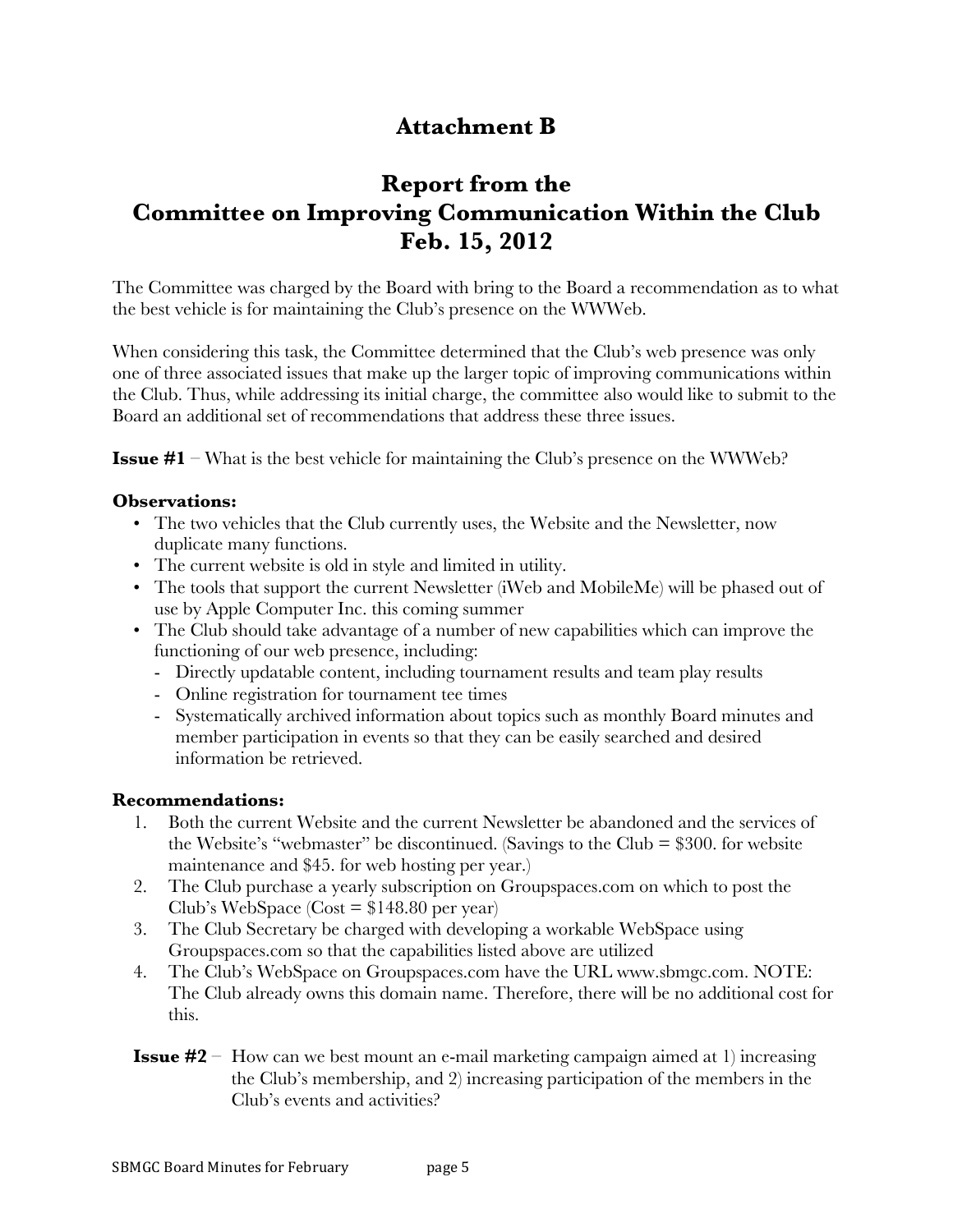#### **Observations:**

- The initial campaign that was begun in October revealed several difficulties in our previous e-mail efforts:
	- The e-mail list that was being used had many inaccuracies. Over 10% of the addresses we were using were not correct, resulting in these member not receiving our communications.
	- Over 43% of members who were receiving e-mails from the Club were not even opening them.
- The present e-mail campaign is slowly succeeding in remedying the above difficulties
	- The addresses on our e-mail list are now 100% accurate. (Note: 15 members have not given us their e-mail addresses and so do not receive our messages. This is their choice.)
	- In the latest (January, 2012) mailing, the e-mail was opened by 73% of the membership, up from 57% in October.

#### **Recommendations:**

- 5. The current e-mail campaign should be continued. (Note: We are using the in-line tool MailChimp at no cost to the Club.)
- 6. The content of e-mails should be expanded to provide: 1) more detailed descriptions of events such as up-coming tournaments, that are immediately important to the membership, and 2) less detailed alerts about events that should be anticipated but are further in the future.
- 7. The timing of the campaign be "regularized" by creating a detailed "E-Mail Marketing Campaign for 2012" (see below) so that a fewer number of more information-rich e-mails are sent at regular intervals, thus making them appear less like SPAM and more worthy of opening.

**Issue #3** – How can the Club's WebSpace and e-mail campaign be used to promote ease and clarity of communication among the membership?

#### **Observations:**

- The Newsletter is currently publishing news and feature articles intended to be beneficial to the membership but we only have anecdotal evidence of its usefulness.
- The Newsletter currently has a "Photo Library" but only one member has ever submitted a photo for it.
- Much of the current communication among members is cumbersome and prone to inaccuracies
	- For example, to register for a tournament a member must either 1) put his name on a list at a previous tournament, or 2) e-mail Rich Barker, or 3) come by the Pro Shop and sign up. In the weeks before the tournament, members often forget the times they signed up for and may be in the dark as to whom them will be laying with. Groupings and tee times come available only a day or two before the event.
- Members have many questions but no place to address them. E.g., "How can I try out for Team Play?" "Does a local rule govern those rocks on #17 fairway?" "If it rains on Sunday, will the tournament be postponed?" "If it is raining, do we play 'winter rules'?" "When I post my score, do I label it as a 'tournament score'?"
- Members have no place to voice their opinions so that other members can hear and perhaps respond.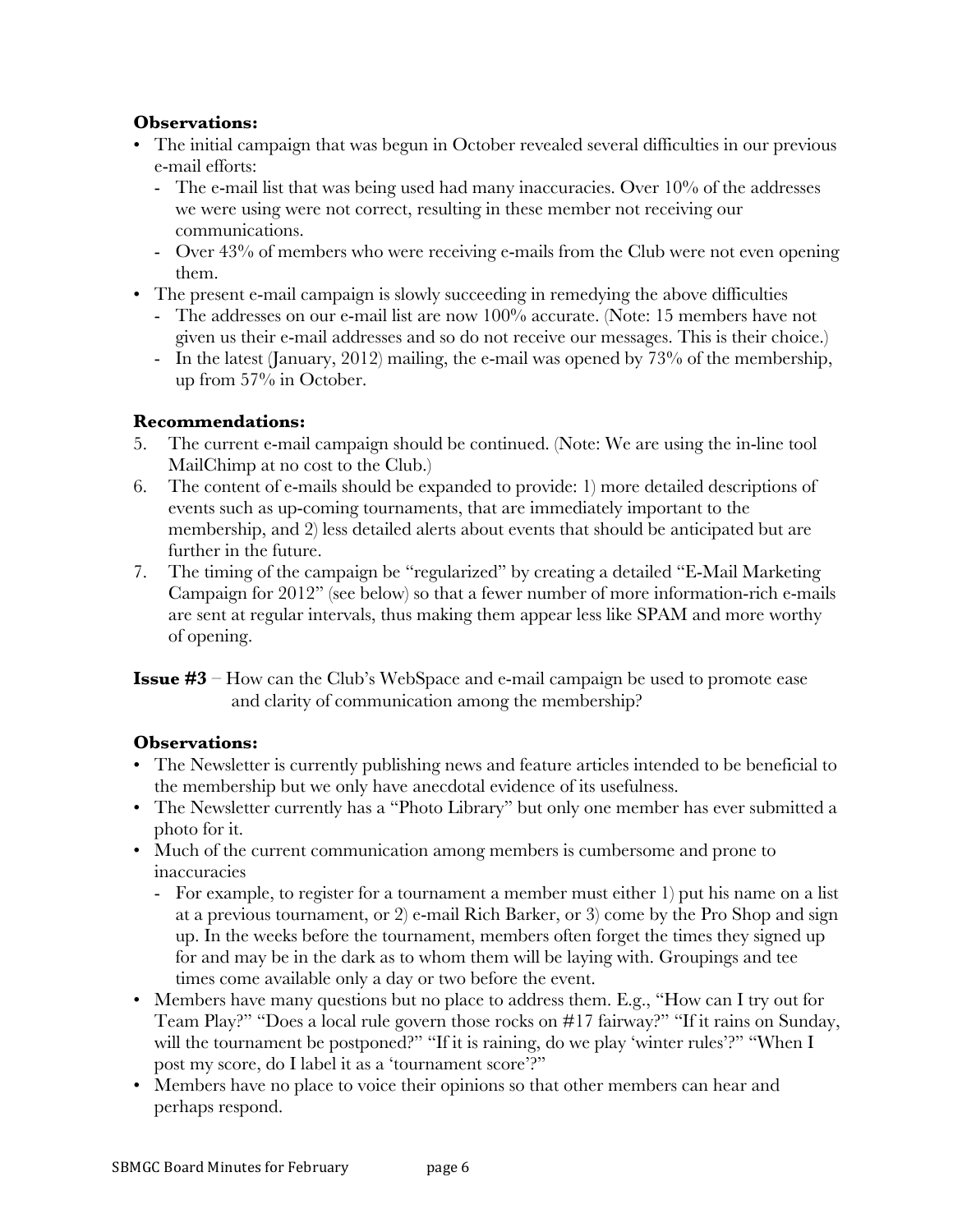#### **Recommendations:**

- 8. The Club's new WebSpace should continue to post news and feature articles presumed to be of interest to the members.
- 9. An effort should be made to solicit members' comments about the utility of these news and feature articles and suggestions of what other topics might be of interest.
- 10. The Club's new WebSpace should include an On-Line Registration tool that will allow members, at any time in the preceding month, to sign up for a tournament, to see who else is signed up, to see what tee times everybody has, and to change tee times or take one's name off as desired.
- 11. How a member can communicate with a Board member should be clear and easy. To this end, a unified e-mail account should be set up for the Board members. Each Board member should be assigned one of the following e-mail addresses as appropriate:

President@sbmgc.com VP Tournaments@sbmgc.com VP\_Handical@sbmgc.com Secretary@sbmgc.com Treasurer@sbmgc.com MemberAtLarge@sbmgc.com

For each Board member, a reflector will be established to forward e-mail received at this address to another "home" e-mail account of his choice.

- 12. The Club's new WebSpace should include a Frequently Asked Questions (FAQ) tool that can be expanded as needed.
- 13. The Club's new WebSpace should include a discussion forum in which members can post comments as they desire.
- 14. The Club's new WebSpace should include a Photo Library tool into which members for whom the Club has a valid e-mail address can post photos directly.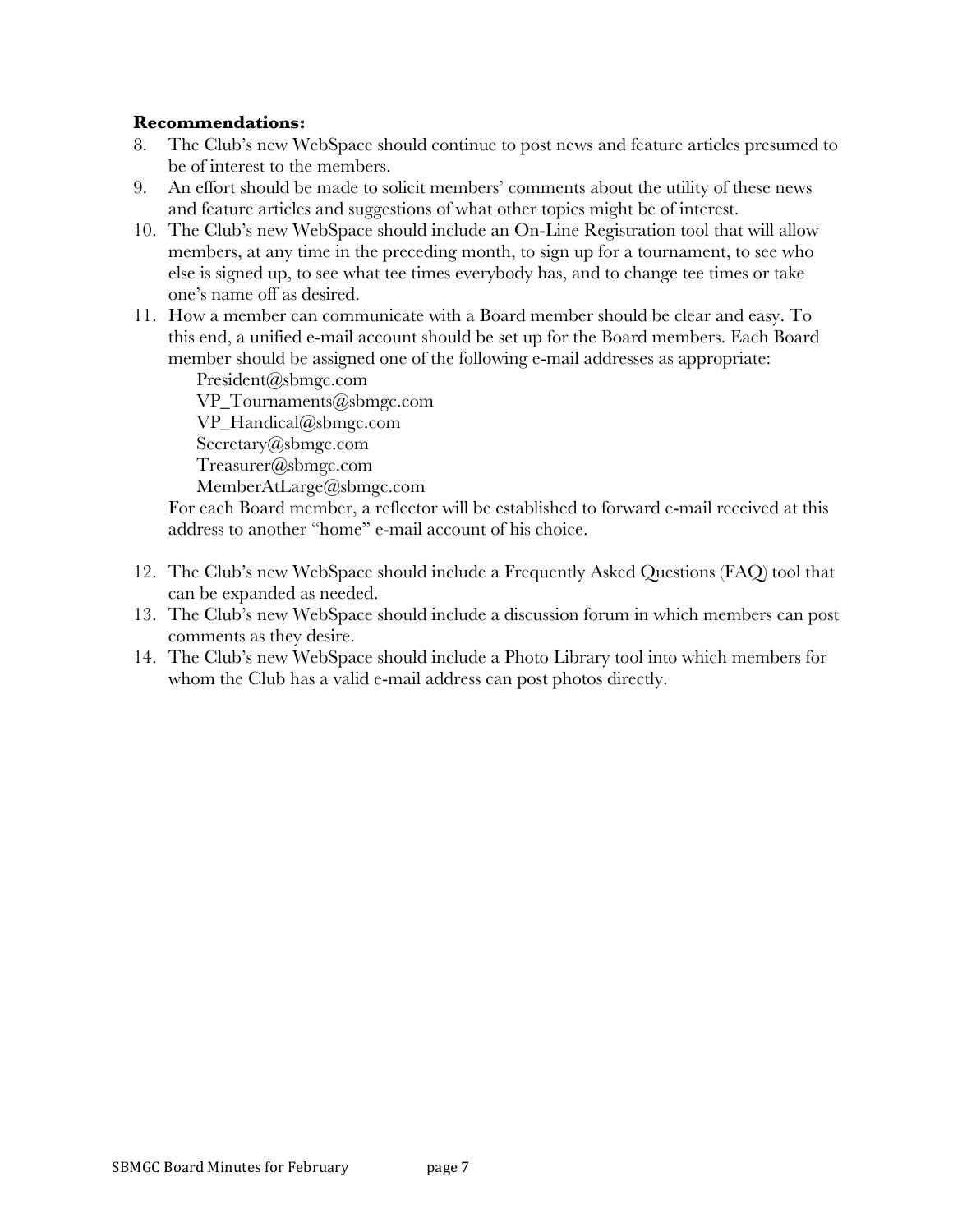# **E-mail Marketing Campaign for 2012**

# Date to

| <b>Send</b> | Content   |                                                             |
|-------------|-----------|-------------------------------------------------------------|
| Jan $18$    | Details - | Monday 2/13 and Sunday 2/19 tournaments                     |
|             | Reminder- | Results of January Tournaments available                    |
|             | Tickler-  | March and April tournaments                                 |
|             |           | Member/Guest 3/31                                           |
| Feb. 2      |           | Invitation - To play in the 2/13 or 2/19 tournaments        |
|             |           | Only mailed to members who haven't played in last 12 months |
| Feb. 4      | Details - | Monday 2/13 and Sunday 2/19 tournaments                     |
|             |           | Member/Guest in April                                       |
|             | Ticklers- | March, April and May tournaments                            |
|             |           | <b>SCGA Best Ball Qualifying in April</b>                   |
|             |           | Member/Guest in March                                       |
| Feb. 21     | Details - | Monday 3/12 and Sunday 3/18 tournaments                     |
|             | Reminder- | Results of February Tournaments available                   |
|             | Ticklers- | Member/Guest in March                                       |
|             |           | April and May tournaments                                   |
| Mar. 3      | Details-  | Monday 3/12 and Sunday 3/18 tournaments                     |
|             |           | SCGA Best Ball Qualifying in April                          |
|             |           | Member/Guest on 3/31                                        |
|             | Tickler-  | April, May and June tournaments                             |
| Mar 21      | Details-  | Monday 4/9 and Sunday 4/15 and 4/22 tournaments             |
|             |           | Member/Guest on 3/31                                        |
|             |           | SCGA Best Ball Qualifying in April                          |
|             | Reminder- | Results of March Tournaments available                      |
|             | Tickler-  | May and June tournaments                                    |
| Apr. 1      | Details - | Monday 4/9 and Sunday 4/15 and 4/22 tournaments             |
|             |           | SCGA Best Ball Qualifying in April                          |
|             | Tickler-  | May, June and July tournaments                              |
| Apr 25      | Details-  | Monday 5/14 and Sunday 5/20 tournaments                     |
|             | Reminder- | Results of April Tournaments available                      |
|             | Tickler-  | June and July tournaments                                   |
| May 1       |           | Invitation - To play in the $5/14$ or $5/20$ tournaments    |
|             |           | Only mailed to members who haven't played in last 12 months |
| May 5       | Details-  | Monday 5/14 and Sunday 5/20 tournaments                     |
|             | Tickler-  | June July and August tournaments                            |
| May 23      | Details - | Monday 6/11 and Sunday 6/17 tournaments                     |
|             | Reminder- | Results of May Tournaments available                        |
|             | Tickler-  | July and August tournaments                                 |
| May 29      |           | Invitation - To play in the $6/11$ or $6/17$ tournaments    |
|             |           | Only mailed to members who haven't played in last 12 months |
| Jun. $2$    | Details-  | Monday 6/11 and Sunday 6/17 tournaments                     |
|             |           | Match Play tournament in August/September                   |
|             | Tickler-  | July, August and September tournaments                      |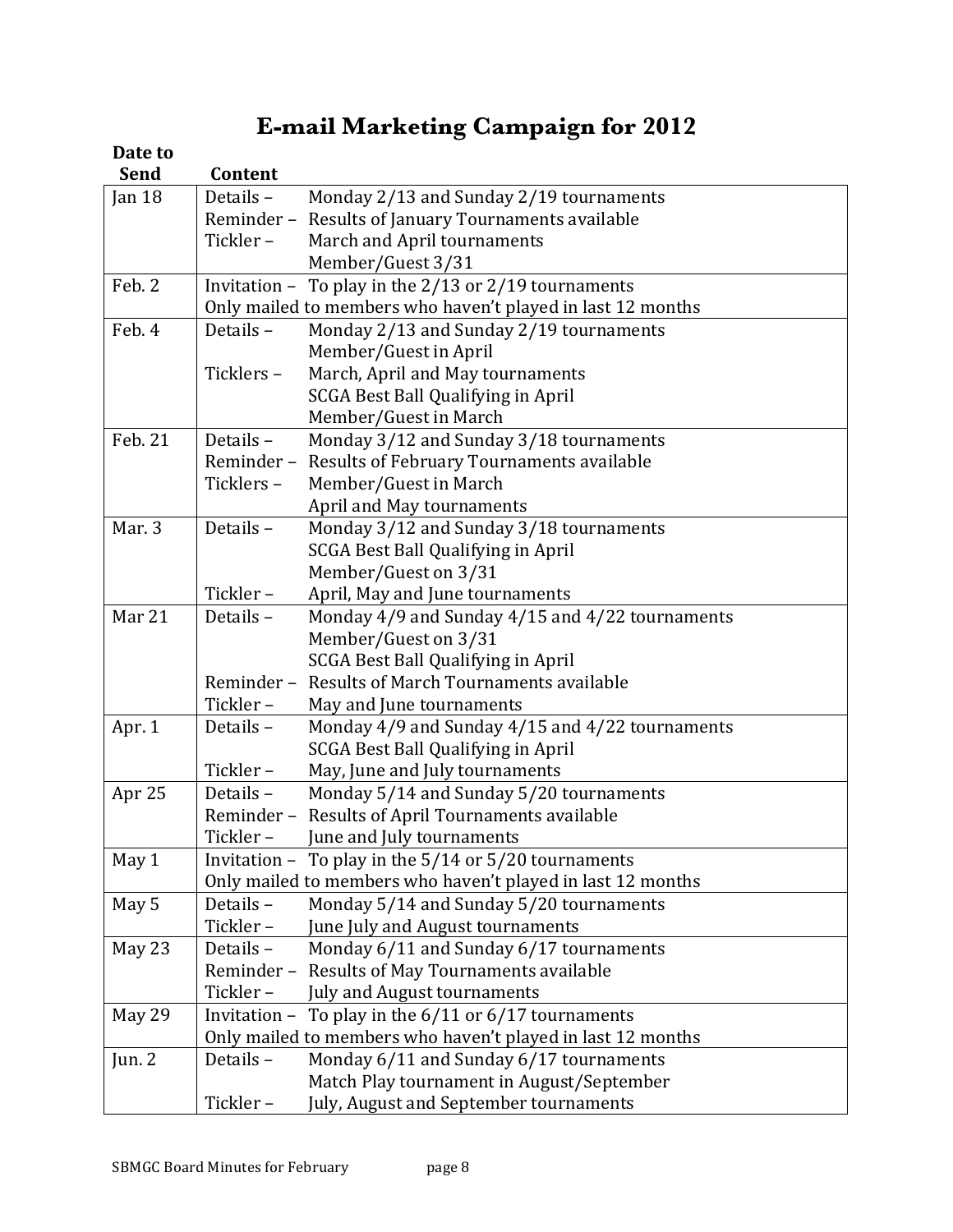| Jun. 20        | Details -<br>Monday 7/9 and Sunday 7/15 tournaments          |
|----------------|--------------------------------------------------------------|
|                | Reminder - Results of June Tournaments available             |
|                | <b>August and September tournaments</b><br>Ticklers-         |
|                | Match Play tournament in August and September                |
| <b>Jun. 28</b> | Invitation - To play in the $7/9$ or $7/15$ tournaments      |
|                | Only mailed to members who haven't played in last 12 months  |
| Jul. $1$       | Monday 7/9 and Sunday 7/15 tournaments<br>Details -          |
|                | Club Championship in September                               |
|                | Match Play tournament on 8/31, 9/1, 9/2 and 9/3              |
|                | August, September and October tournaments<br>Tickler-        |
| Jul. 18        | Monday 8/13 and Sunday 8/19 tournaments<br>Details -         |
|                | Match Play tournament on 8/31, 9/1, 9/2 and 9/3              |
|                | Results of July Tournaments available<br>Reminder-           |
|                | September and October tournaments<br>Ticklers-               |
|                | Club Championship in September                               |
| Aug. 4         | Details -<br>Monday 8/13 and Sunday 8/19 tournaments         |
|                | Club Championship in September                               |
|                | Match Play tournament on 8/31, 9/1, 9/2 and 9/3              |
|                | September, October and November tournaments<br>Ticklers-     |
|                | President's Cup Qualifier                                    |
| Aug, 22        | Match Play Tournament on 8/31, 9/1, 9/2 and 9/3<br>Details - |
|                | President's Cup qualifier on 9/30                            |
|                | Club Championship in September                               |
|                | Results of August Tournaments available<br>Reminder-         |
|                | Tickler-<br>October and November tournaments                 |
| Sep. 1         | Details -<br>Monday 9/10 tournament                          |
|                | Club Championship on 9/15 and 9/16                           |
|                | President's Cup qualifier on 9/30                            |
|                | Tickler-<br>October, November and December tournaments       |
| Sep. 19        | Monday 10/15 and Sunday 10/21 tournaments<br>Details -       |
|                | President's Cup qualifier on 9/30                            |
|                | Reminder - Results of September Tournaments available        |
|                | Tickler-<br>November and December tournaments                |
| Oct. 3         | Invitation - To play in the $10/15$ or $10/21$ tournaments   |
|                | Only mailed to members who haven't played in last 12 months  |
| Oct. $6$       | Monday 10/15 and Sunday 10/21 tournaments<br>Details-        |
|                | Turkey Shoot in November                                     |
|                | Tickler-<br>November, December and January tournaments       |
| Oct. 24        | Details -<br>Monday 11/12 and Sunday 11/18 tournaments       |
|                | Results of October Tournaments available<br>Reminder-        |
|                | Tickler-<br>December and January tournaments                 |
| Oct. 31        | Invitation - To play in the $11/12$ or $11/18$ tournaments   |
|                | Only mailed to members who haven't played in last 12 months  |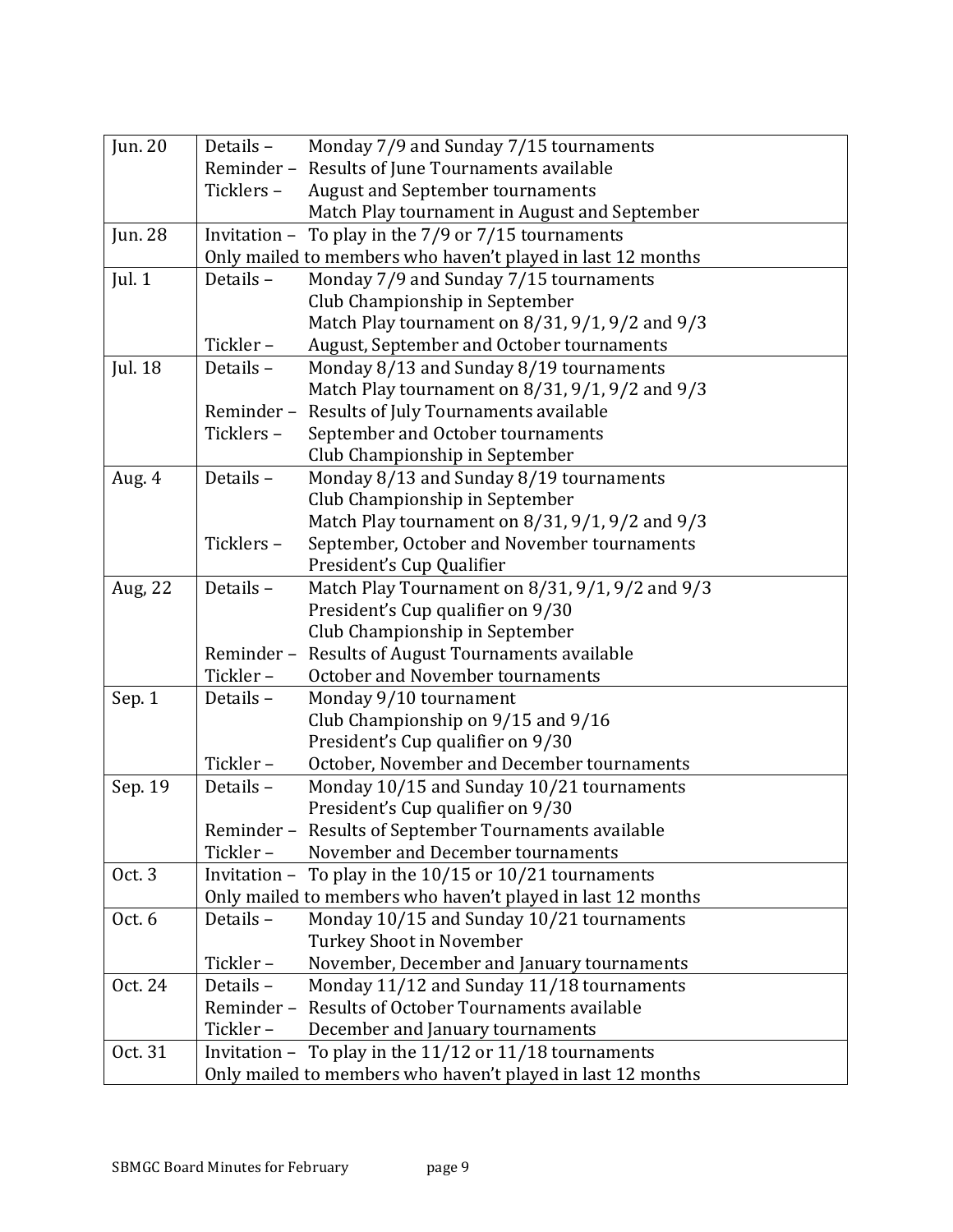| Nov. 3         | Details -  | Monday 11/12 and Sunday 11/18 tournaments                   |  |  |  |  |  |  |
|----------------|------------|-------------------------------------------------------------|--|--|--|--|--|--|
|                |            | Turkey Shoot on 11/12 and 11/18                             |  |  |  |  |  |  |
|                | Ticklers – | <b>Annual Luncheon</b>                                      |  |  |  |  |  |  |
|                |            | December, January and February tournaments                  |  |  |  |  |  |  |
| Nov. 21        | Details –  | Monday 12/10 and Sunday 12/16 tournaments                   |  |  |  |  |  |  |
|                |            | Reminder - Results of November Tournaments available        |  |  |  |  |  |  |
|                |            | Ticklers – Annual Luncheon                                  |  |  |  |  |  |  |
|                |            | January and February tournaments                            |  |  |  |  |  |  |
| <b>Nov. 28</b> |            | Invitation - To play in the $12/10$ or $12/16$ tournaments  |  |  |  |  |  |  |
|                |            | Only mailed to members who haven't played in last 12 months |  |  |  |  |  |  |
| Dec. 1         | Details -  | Monday 12/10 and Sunday 12/16 tournaments                   |  |  |  |  |  |  |
|                |            | Annual Luncheon                                             |  |  |  |  |  |  |
|                | Tickler –  | January, February and March tournaments                     |  |  |  |  |  |  |
| Dec. 19        | Details –  | January tournaments                                         |  |  |  |  |  |  |
|                |            | Annual Luncheon                                             |  |  |  |  |  |  |
|                |            | Reminder - Results of December Tournaments available        |  |  |  |  |  |  |
|                | Tickler –  | <b>February and March tournaments</b>                       |  |  |  |  |  |  |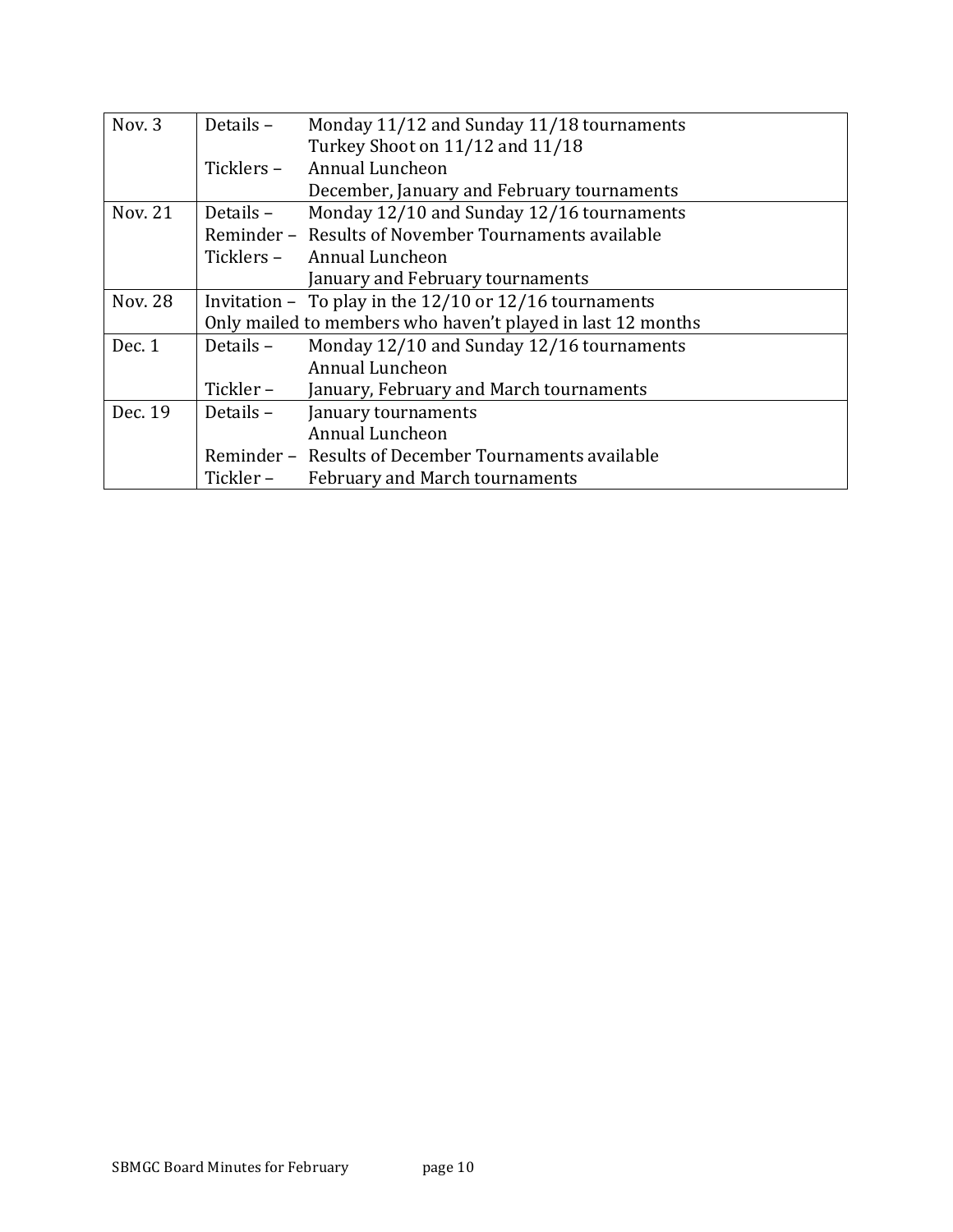# **Attachment C Section 1**

| 2012 Script Winning List                          |         |              |  |  |  |  |  |  |
|---------------------------------------------------|---------|--------------|--|--|--|--|--|--|
| (Does not include separate gross flight or skins) |         |              |  |  |  |  |  |  |
| <b>Name</b>                                       | January | <b>Total</b> |  |  |  |  |  |  |
| Davenport, Rick                                   | 44      | 44           |  |  |  |  |  |  |
| McCandlish, Jim                                   | 44      | 44           |  |  |  |  |  |  |
| Miller, Jock                                      | 44      | 44           |  |  |  |  |  |  |
| Venzor, Chaz                                      | 44      | 44           |  |  |  |  |  |  |
| Bristol, Greg                                     | 34      | 34           |  |  |  |  |  |  |
| Mireles, Bob                                      | 34      | 34           |  |  |  |  |  |  |
| Lang, Dan                                         | 23      | 23           |  |  |  |  |  |  |
| Mead, Dave                                        | 23      | 23           |  |  |  |  |  |  |
| Villa, Bill                                       | 5       | 5            |  |  |  |  |  |  |
| Withey, Richard                                   | 5       | 5            |  |  |  |  |  |  |
| Arnold, Jeff                                      | 0       | 0            |  |  |  |  |  |  |
| Forbes, Geoff                                     | 0       | 0            |  |  |  |  |  |  |
| France, Howard                                    | 0       | 0            |  |  |  |  |  |  |
| Henry, Bill                                       | 0       | 0            |  |  |  |  |  |  |
| Howe, Howard                                      | 0       | 0            |  |  |  |  |  |  |
| Langley, James                                    | 0       | 0            |  |  |  |  |  |  |
| Meier, Doug                                       | 0       | 0            |  |  |  |  |  |  |
| Mitchell, Tom                                     | 0       | 0            |  |  |  |  |  |  |
| Mueller, Joe                                      | 0       | 0            |  |  |  |  |  |  |
| Sanitate, Frank                                   | 0       | 0            |  |  |  |  |  |  |
| Vasquez, Jason                                    | 0       | 0            |  |  |  |  |  |  |
| Villa, LeRoy                                      | 0       | 0            |  |  |  |  |  |  |
| Weathers,                                         |         |              |  |  |  |  |  |  |
| William                                           | 0       | 0            |  |  |  |  |  |  |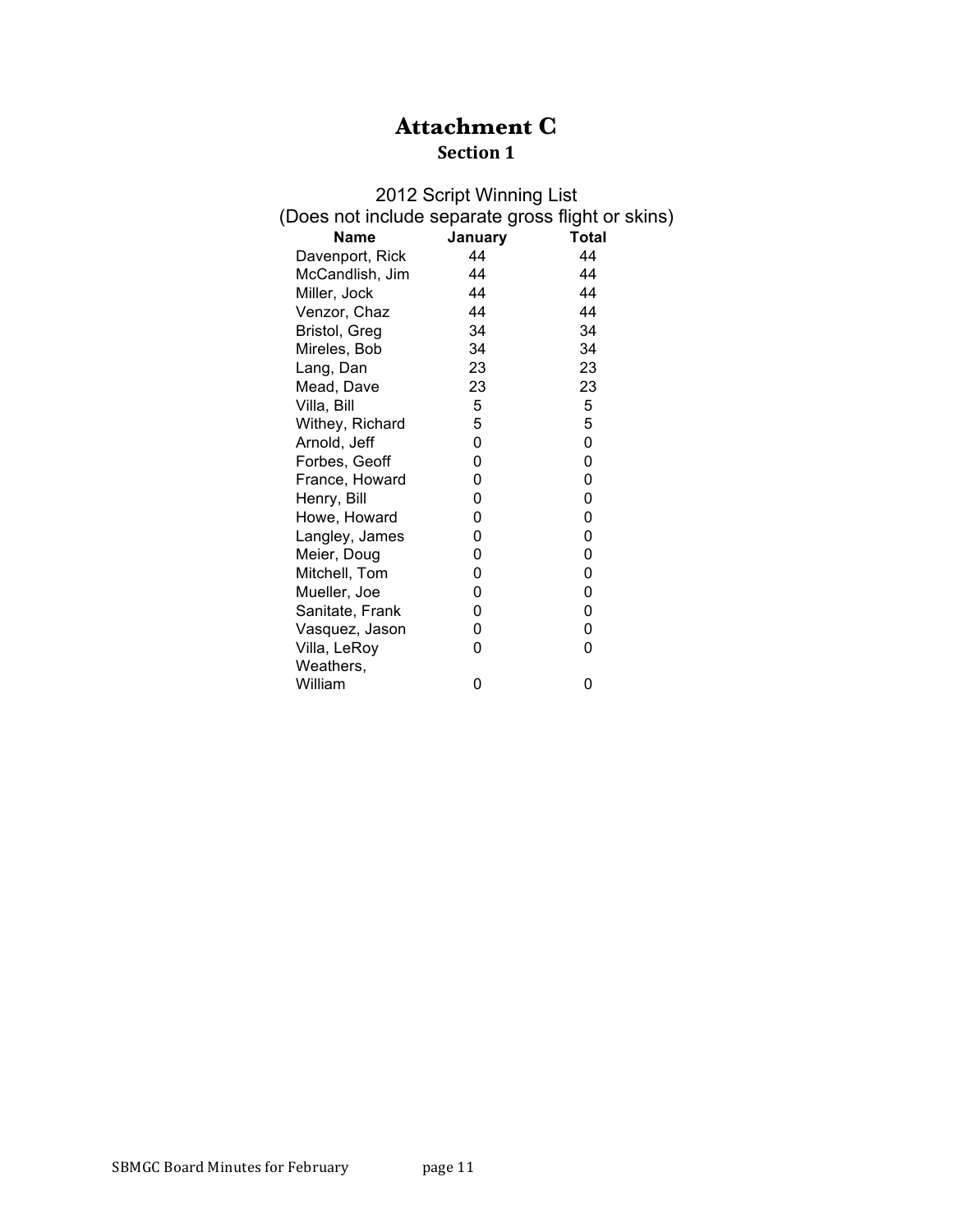# **Attachment C**

## **Section 2**

|                              |                                                               | <b>Monday Tournaments</b>                                           |                                               |                           |                                                      | <b>Sunday Tournaments</b>                           |                                       |
|------------------------------|---------------------------------------------------------------|---------------------------------------------------------------------|-----------------------------------------------|---------------------------|------------------------------------------------------|-----------------------------------------------------|---------------------------------------|
| Hole<br>1                    | Handicap<br>of Net<br>Winner<br>(January<br>- May)<br>18, 10, | Handicap<br>of Net<br>Winner<br>(June -<br>December)<br>18, 14, 17, | Handicap<br>of Gross<br>Winner<br>Plus 1, 18, | Hole<br>1                 | Handicap<br>of Net<br>Winner<br>(January<br>- April) | Handicap<br>of Net<br>Winner<br>(May -<br>December) | Handicap<br>of Gross<br>Winner<br>16, |
| $\mathbf{2}$<br>$\mathbf{3}$ | 29,<br>15, 19,                                                | 20,                                                                 | 10,<br>10, 7,<br>10, 7,                       | $\mathbf{2}$<br>${\bf 3}$ | 17,                                                  | 19,<br>20, 18,                                      | 9, 19,<br>11,                         |
| 4                            | 25, 20,                                                       | 4, 11,                                                              |                                               | $\overline{\mathbf{4}}$   | 4,                                                   |                                                     | 4,                                    |
| $\overline{\mathbf{5}}$<br>6 | 10,<br>11,                                                    | 11,<br>11,                                                          | 1, 8, 10,<br>Plus 1, 1,<br>11, 11,            | ${\bf 5}$<br>6            | 14,                                                  | 19, 19,                                             | 9,<br>8,                              |
| $\overline{7}$               | 29, 11,                                                       | 20, 19,                                                             | Plus 1, 11,                                   | 7                         | 16,                                                  | 14,                                                 |                                       |
| ${\bf 8}$                    | 29,                                                           | 17, 25,                                                             | 18,                                           | ${\bf 8}$                 | 29,                                                  | 15, 18                                              | 7,                                    |
| $\boldsymbol{9}$             | 11,                                                           | 14, 5,                                                              | 1, 11, 10,                                    | $\overline{9}$            |                                                      | 5,                                                  | 5, 7                                  |
| 10                           | 18,                                                           | 20, 18,                                                             |                                               | 10                        |                                                      | 18,                                                 |                                       |
| 11<br>12                     | 25,<br>12,                                                    | 12,<br>7, 11,                                                       | 7,<br>7, plus 1,<br>11, 4, 7,                 | 11<br>12                  |                                                      | 17,                                                 |                                       |
|                              |                                                               |                                                                     | 10,                                           |                           |                                                      |                                                     |                                       |
| 13                           | 25,                                                           | 20,                                                                 | 16,                                           | 13                        |                                                      | 19,                                                 | 12,                                   |
| 14                           | 5,                                                            | 13, 14,                                                             | plus 1, 1,<br>7, 11,                          | 14                        | 7,                                                   | 17,                                                 | 7,                                    |
| 15                           | 15,                                                           | 16, 11,                                                             | Plus1, 5,<br>11, 5,                           | 15                        |                                                      | 15, 17,                                             | 3,                                    |
| 16                           | 11,                                                           | 14, 16,                                                             | 16,                                           | 16                        | 9,                                                   | 20,                                                 |                                       |
| 17                           | 11,                                                           | 20, 10,                                                             | 11,                                           | 17                        |                                                      |                                                     | 6,                                    |
| 18                           | 17, 10,                                                       | 11,                                                                 | Plus 1, 1,<br>10,                             | 18                        |                                                      |                                                     |                                       |

## **2011 Skins Winners by Handicap**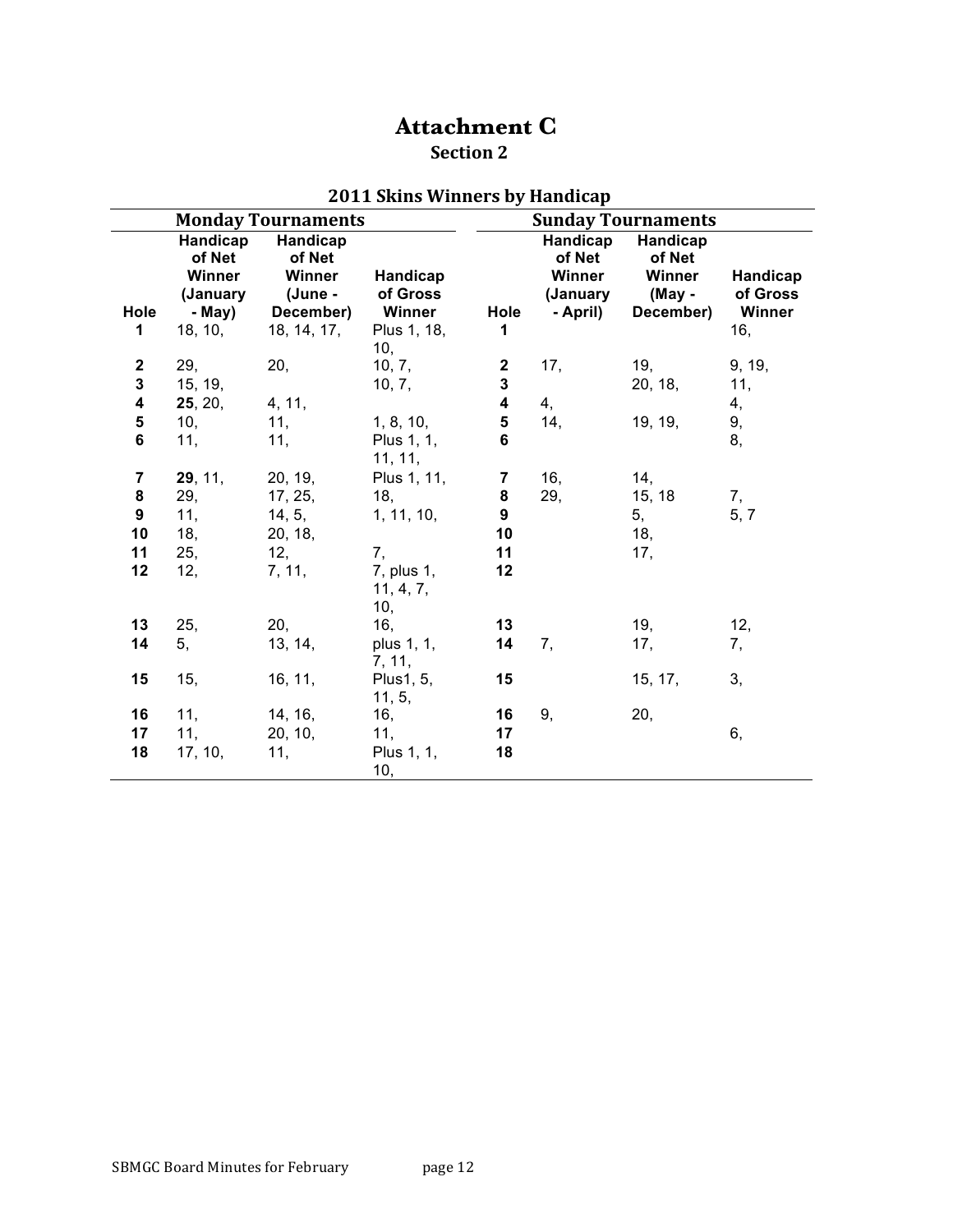## **Attachment C Section 3**

|                     |                |                         |             |             | Knuth Points Earned in Sunday Tournaments |                         |                           |                         |                         |
|---------------------|----------------|-------------------------|-------------|-------------|-------------------------------------------|-------------------------|---------------------------|-------------------------|-------------------------|
|                     | Feb            | May                     | Jun         | Jul         | Sep                                       | Oct                     | <b>Dec</b>                | Jan                     |                         |
| <b>Name</b>         | 2011           | 2011                    | 2011        | 2011        | 2011                                      | 2011                    | 2011                      | <b>Jul-05</b>           | <b>Total</b>            |
| Macaulay, Ken       |                |                         |             |             | $\overline{4}$                            | $\overline{4}$          | $\overline{2}$            |                         | 10                      |
| Lee, E.             |                | $\overline{\mathbf{4}}$ |             | $\mathbf 5$ |                                           |                         |                           |                         | 9                       |
| Messier, D.         |                | $\overline{\mathbf{4}}$ |             |             |                                           |                         | 5                         |                         | 9                       |
| Venzor. C           | $\overline{2}$ |                         | $\sqrt{5}$  |             |                                           |                         |                           | 1                       | 8                       |
| Adkins, Gary        |                |                         |             | 5           | $\boldsymbol{2}$                          |                         |                           |                         | $\overline{7}$          |
| Biklen, Phil        |                |                         |             |             | $\overline{2}$                            | 5                       |                           |                         | $\overline{7}$          |
| Namnath, Dominic    |                |                         |             |             | $\overline{4}$                            |                         | $\overline{2}$            |                         | 6                       |
| Bott, J.            | 5              |                         |             |             |                                           |                         |                           |                         | 5                       |
| Chapple, K.         |                | $\overline{5}$          |             |             |                                           |                         |                           |                         | 5                       |
| Constantinides, A.  |                |                         | 5           |             |                                           |                         |                           |                         | 5                       |
| Dougherty, J.       | 5              |                         |             |             |                                           |                         |                           |                         | 5                       |
| Jacobs, Andy        |                |                         |             | 1           |                                           | $\overline{\mathbf{4}}$ |                           |                         | 5                       |
| Kwock, Lennie       |                |                         |             |             | 5                                         |                         |                           |                         | 5                       |
| Ladd, J.            |                | 4                       |             |             |                                           |                         |                           | 1                       | 5                       |
| Lelevier-Joseph, Z. |                |                         |             | 5           |                                           |                         |                           |                         | 5                       |
| Moscolo, Brad       |                |                         |             | 5           |                                           |                         |                           |                         | 5                       |
| Whittle, Matt       |                |                         |             |             |                                           |                         |                           | 5                       | 5                       |
| Zanini, V.          |                |                         | 5           |             |                                           |                         |                           |                         | 5                       |
| Elliott, Steve      |                |                         |             |             |                                           | $\overline{\mathbf{4}}$ |                           |                         | $\overline{\mathbf{4}}$ |
| Holdren, Ed         |                |                         |             |             |                                           |                         |                           | $\overline{\mathbf{4}}$ | 4                       |
| Lombardi, Terry     |                |                         |             |             |                                           |                         | $\overline{\mathbf{4}}$   |                         | $\overline{\mathbf{4}}$ |
| Rodriguez, L.       |                | $\overline{\mathbf{4}}$ |             |             |                                           |                         |                           |                         | 4                       |
| Sanft, Kevin        |                |                         |             |             |                                           |                         |                           | $\overline{\mathbf{4}}$ | 4                       |
| Sanitate, Frank     |                |                         |             |             |                                           |                         |                           | $\overline{\mathbf{4}}$ | 4                       |
| Sim, Y.             | 3              |                         |             |             |                                           |                         |                           | 1                       | $\overline{\mathbf{4}}$ |
| Swider, B.          |                |                         | $\mathbf 2$ |             | $\overline{2}$                            |                         |                           |                         | $\overline{\mathbf{4}}$ |
| Bristol, G.         | $\overline{2}$ |                         |             | $\mathbf 1$ |                                           |                         |                           |                         | 3                       |
| Chaffin, Jeff       |                |                         |             |             |                                           |                         | $\ensuremath{\mathsf{3}}$ |                         |                         |
| Lama, Karma         |                |                         |             |             | $\overline{2}$                            |                         |                           |                         | $\frac{3}{2}$           |
| Ortega, Joseph      |                |                         |             |             |                                           |                         | $\overline{2}$            |                         | $\overline{c}$          |
| Padilla, Rich       |                |                         |             |             | $\mathbf 2$                               |                         |                           |                         | $\overline{2}$          |
| Gerard, Rick        |                |                         |             | 1           |                                           |                         |                           |                         | $\mathbf{1}$            |
| Hill, P.            |                |                         | 1           |             |                                           |                         |                           |                         | 1                       |
| Kemp, Mike          |                |                         |             |             |                                           | 1                       |                           |                         | 1                       |
| Kullik, Mike        |                |                         |             | 1           |                                           |                         |                           |                         | 1                       |
| Mireles, Bob        |                |                         |             |             |                                           |                         |                           | 1                       | 1                       |
| Mitchell, Tom       |                |                         |             |             |                                           | 1                       |                           |                         | 1                       |
| Nowlin, Larry       |                |                         |             | 1           |                                           |                         |                           |                         | $\mathbf{1}$            |

## **Knuth Points Earned in Sunday Tournaments**